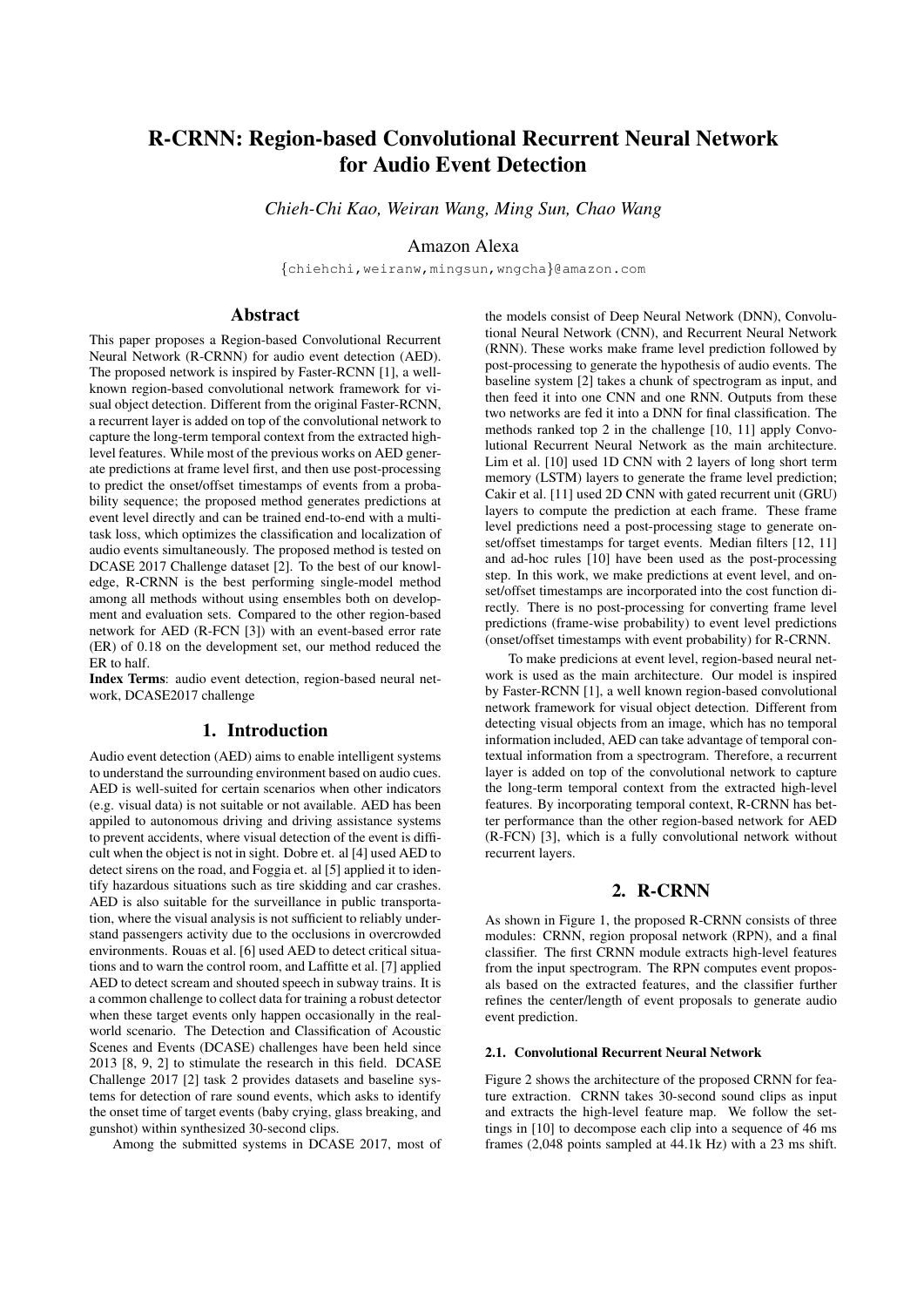

Figure 1: *R-CRNN is an end-to-end model that predicts audio events at event level. No post-processing is needed for converting frame level to event level predictions.*



Figure 2: *The architecture of CRNN. We use CRNN as a feature extractor in R-CRNN for AED. For the notation of convolutional kernels and strides, the first and second dimensions represent the time axis and frequency axis repectively.*

64 dimensional log filter bank energies (LFBEs) are calculated for each frame, and we aggregate the LFBEs from all frames to generate the input spectrogram. We use residual network (ResNet) [13] as the convlutional network in CRNN, and there are two convolutional blocks in it. 2D convolutional kernels are used in CRNN, which generates a high-level feature map with time resolution of 186 ms ( $8 \times$  of the time resolution in the input spectrogram). The size of the high-level feature map is (162,  $2U$ ), where U is the number of units in the bi-directional GRU layer.

#### 2.2. Region Proposal Network

We use RPN proposed by Ren et al. [1] to generate event proposals (time intervals) for AED. While the original RPN generates region proposals in a 2-d search space  $(x, y)$  axes in an image), we simplify it to generate event proposals in a 1-D search space (time axis only). In this work, RPN takes a region of the high-level feature map generated by CRNN, and outputs a set of event proposals, where each proposal has a probability of containing audio events. We use RPN to quickly locate a vicinity of the event and reduce the number of intervals to be considered in the final classification.

As shown in Figure 3, a stripe window slides over the high-



Figure 3: *RPN generates event proposals by refining anchor intervals at each location on the time axis.*

level feature and maps the window to a lower-dimensional (128 d) feature. The size of sliding window is  $3 \times n$ , where n is the height of the high-level feature map ( $n = 2U$  in our case). The receptive field of the sliding window is 557 ms  $(3\times8\times5)$  frame shift), but it can actually contain contextual information from intervals longer than 557 ms since the feature extractor CRNN has a recurrent layer.

At each frame of the high-level feature map, we propose multiple regions of different sizes center around it. RPN takes anchor intervals with fixed sizes and then outputs  $k$  interval proposals by refining these anchor intervals at each frame. The fixed sizes of anchor intervals are {1,2,4,8,16,32} frames in the high-level feature map through our experiments. The 128 d feature of the sliding window at each location is fed to one dense layer (cls) to predict the probability of having an event  $(k \text{ scores})$ , and another dense layer  $(\text{reg})$  to encode the coordinates of interval proposals (2k coordinates). Following the settings in  $[1]$ , these k proposals are parameterized by shifting and scaling relative to  $k$  anchor intervals.

For training RPN, each anchor interval is assigned to a ground-truth binary label that indicates containing target events or not. Similar to the cost function defined in [1], the cost function of RPN can be defined as:

$$
L({p_i}, {t_i}) = \sum_i L_{cls}(p_i, p_i^*) + \lambda \sum_i p_i^* L_{reg}(t_i, t_i^*), (1)
$$

where i is the index of anchor interval, and  $p_i$  is the predicted probability of containing target events for anchor  $i$ . If anchor interval  $i$  is highly overlapped with target events, the ground-truth label  $p_i^*$  is set to one. If not,  $p_i^*$  is set to zero.  $L_{cls}$  is the cross entropy for binary classification. For the regression part,  $t_i$  is a vector representing the two parameterized coordinates of the predicted interval proposal, and  $t_i^*$  is the vector of the groundtruth event interval assigned to a positive anchor. For  $L_{reg}$ , we use the robust loss function (smooth L1) defined in [14].  $\lambda$  is the coefficient to balance the classification error and regression error, and is set to one in all of our experiments. This multi-task cost function (1) optimizes binary classfication and localization simultaneously.

#### 2.3. Final Classifier

After the interval proposals are available, we use non-maximum suppression (NMS) [15] to remove highly overlapped proposals. In our experiments, 100 proposals based on their probability of containing audio events  $(cls)$  are selected to feed into the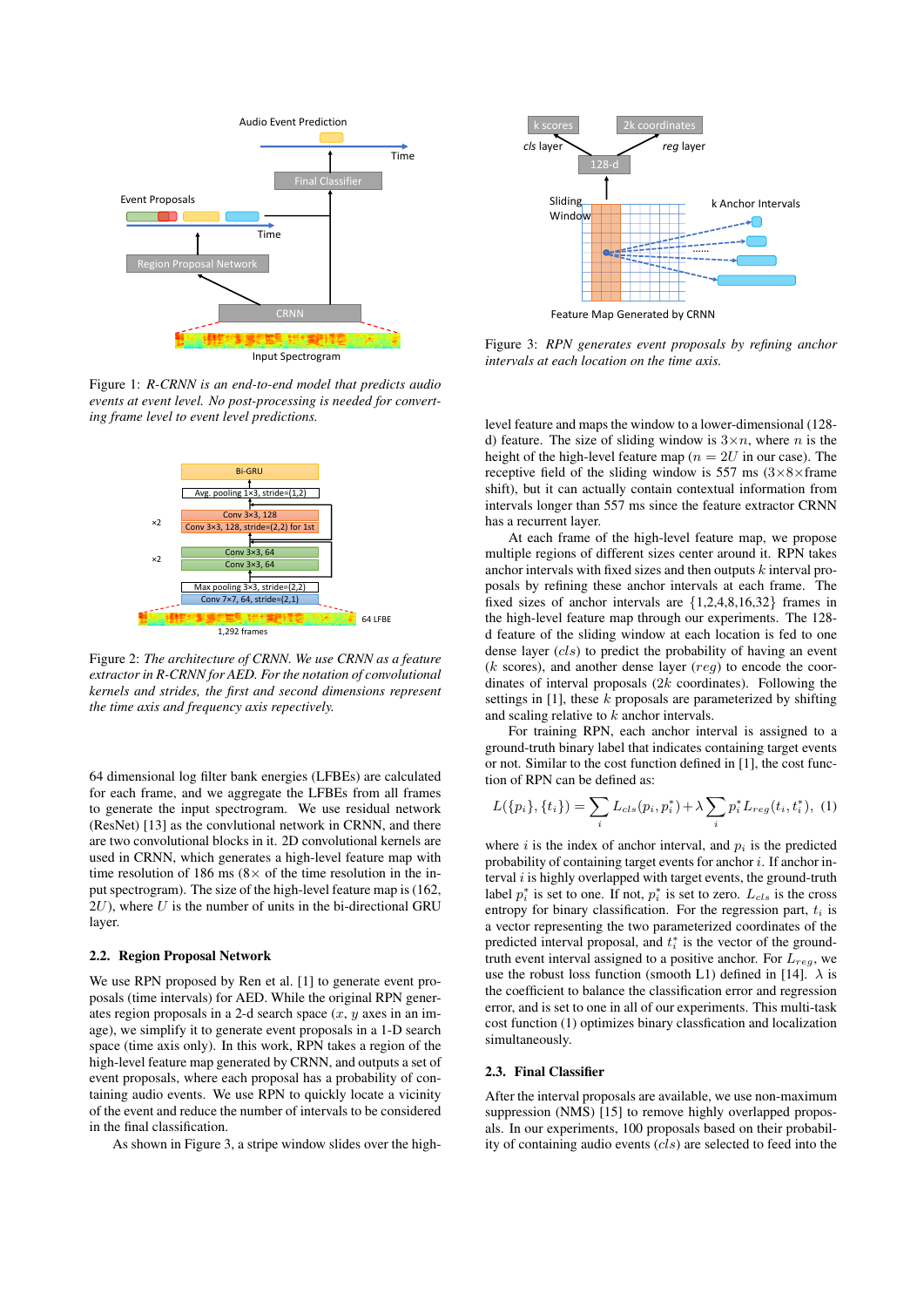![](_page_2_Figure_0.jpeg)

Figure 4: *The final classifier takes event proposals generated from RPN and generates audio event predictions.*

final classifier. The final classifier takes event proposals generated from RPN as input, and generates audio event predictions. As shown in Figure 4, a corresponding region of interest (RoI) on the high-level feature map is cropped for each event proposal. The cropped region is fed into a RoI pooling layer as proposed in [14] to generate a fixed-length feature vector  $(7 \times n)$  in our experiments). This fixed-length feature vector is fed into two dense layers  $(M \text{ nodes})$  with dropout rate 0.5, followed by two output layers, which produce the probability of containing the target event, and the regression to refine the center/length of the event. We use NMS again to remove highly overlapped events in these predictions. Also, events with probability lower than a pre-set threshold (0.8) will be removed at this stage. Since DCASE 2017 task 2 has an assumption that there is at most one event in each clip, only the event with the highest probability is kept in our experiments.

We use the same loss function (1) as RPN to train the final classifier, where the  $i$  in becomes the index of event proposals. This loss is used twice when training R-CRNN: one for RPN to identify the interval proposals, and one for the final classifier to predict audio events from event proposals.

#### 2.4. Extension for Multi-Class Event Detector

R-CRNN can be extended to detect different classes of events simultaneously within the same framework by adding more outputs to the final classifier. There is no change needed in RPN since it generates interval proposals agnostic to event classes. For adding an extra class, the number of extra parameters is 3M+3 (M+1 for the classification and 2M+2 for the localization), where M is the number of nodes in the dense layers of the final classifier.

## 3. Experimental Results

### 3.1. Dataset

We tested R-CRNN on the dataset provided by DCASE 2017 Challenge task2: "Detection of rare sound events." It consists of isolated target events (baby crying, glass breaking, and gunshot) downloaded from freesound.org, and 30-second background sound clips from TUT Acoustic Scenes 2016 dataset [16]. A synthesizer provided in the development set is used to generate

| Method            | Babycry | Glass. | Gunshot | Avg.        |
|-------------------|---------|--------|---------|-------------|
| <b>CNN</b>        | 0.31    | 0.13   | 0.21    | 0.22        |
| <b>CRNN_GRU</b>   | 0.28    | 0.18   | 0.18    | 0.21        |
| <b>CRNN BiGRU</b> | 0.14    | 0.08   | 0.15    | $0.1^\circ$ |

Table 1: *Event-based error rate of using different types of feature extractor for R-CRNN on DCASE 2017 development set.*

mixtures of target events and background sound clips at random onset time. The synthesized clips are 30-second monaural audio with 44,100 Hz and 24 bits. For each target event, two training sets of 5,000 samples is generated with event-to-background ratios (EBR) of -6, 0, 6dB. The first one is for the pre-training of CRNN, and the event occurrence probability is set to 0.5 for the synthesizer. This event occurrence probability follows the same setting of development and test set provided by the challenge. The second one is for the training of R-CRNN, and the event occurrence probability is set to 0.99 to get more positive training samples.

#### 3.2. Pre-training

From the experience of computer vision community, training a region-based network for detection from scratch is very difficult. Previous works on visual object detection [14, 1] used weights pre-trained from image classification on ImageNet [17] as the weight initialization for the feature extractor [18, 13] in region-based networks. In the pre-training, we pre-train the CRNN on a binary classification task using utterance level labels, and the trained CRNN is used as the weight initialization in the training of R-CRNN. Note that given the pre-trained CRNN as the weight initialization, the training of R-CRNN is an end-to-end process, which optimizes the classification and localization of audio events simultaneously. The pre-training stage is stopped when the loss on the development set has stopped improving for 10 epochs. We use adaptive momentum (ADAM) [19] as the optimizer and the initial learning rate is set to 0.001. The size of mini-batch is set to 80. We use Keras with Tensorflow backend to implement our models in the experiments.

#### 3.3. Training

After the pre-training stage, the weights of pre-trained CRNN are used as the weight initialization of R-CRNN. The training of R-CRNN is stopped when the loss on the development set has stopped improving for 10 epochs. We use ADAM as the optimizer and the initial learning rate is set to 0.00001.

#### 3.4. Evaluation

We use the sed eval toolbox provided by the challenge [20] to evaluate the predictions made by R-CRNN. Event-based error rate (ER) and event-based F1 score are the metrics used for evaluating the performance of AED methods in DCASE 2017. In the challenge, these metrics are calculated using onset only condition with a collar of 500 ms.

## 3.5. Results

Experiments on Different Feature Extractors. To investigate the performance of different feature extractors, we experimented with different architectures to generate the high-level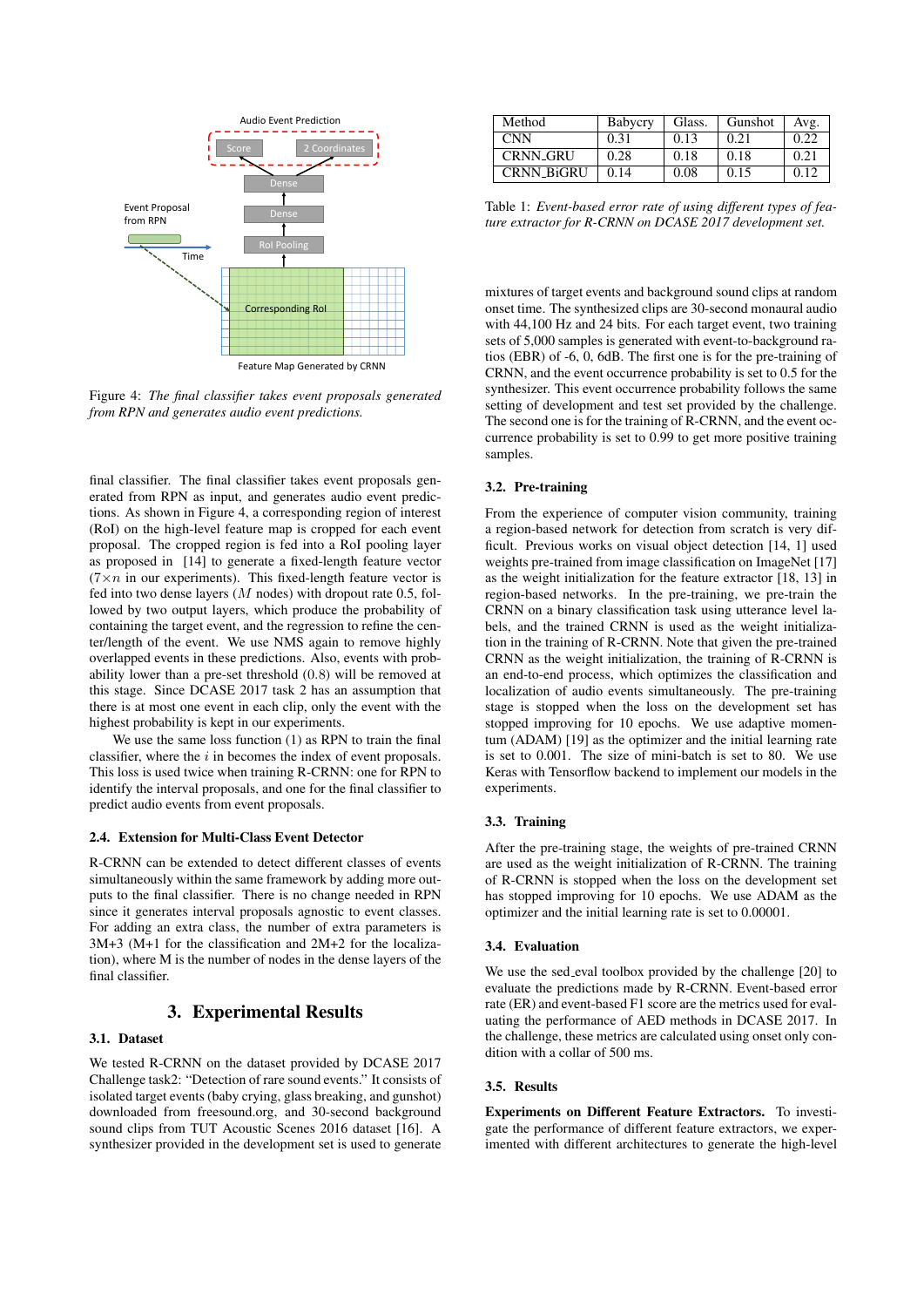| Hyper-parameters  | Babycry   | Glassbreak | Gunshot   |
|-------------------|-----------|------------|-----------|
| # units in Bi-GRU | 50        | 50         | 100       |
| М                 | 128       | 256        | 256       |
| # parameters      | 1.110.874 | 1,250,394  | 1,782,094 |

Table 2: *R-CRNN hyper-parameters for each target class.*

| Method           | Babycry | Glass. | Gunshot | Avg. |
|------------------|---------|--------|---------|------|
| W/o pre-training | 0.23    | 0.17   | 0.37    | 0.26 |
| Pre-training     | 0.25    | 0.09   | 0.35    | 0.23 |
| (fixed CRNN)     |         |        |         |      |
| Pre-training     | 0.09    | 0.04   | 0.14    | 0.09 |
| (finetune CRNN)  |         |        |         |      |

Table 3: *Event-based error rate of using different pre-training methods for R-CRNN on DCASE 2017 development set.*

feature map for the region-based network. Three different types have been tested: convolutional network (CNN), CRNN with an uni-directional GRU layer (CRNN GRU), and CRNN with a bi-directional GRU layer (CRNN BiGRU). We set  $M$  to 512 and use 100 units in the GRU layer. For CNN, we use the same architecture as shown in Figure 2 without the Bi-GRU layer. For CRNN GRU, we replace the Bi-GRU layer in Figure 2 with a uni-directional GRU layer. Table 1 shows the results on DCASE 2017 development set. Note that all of these results used pre-trained weights from the binary classification task as the weight initialization. By adding a bi-directional GRU layer on top of the convolutional network, the generated high-level feature map contains long-term temporal contextual information and ER is reduced from 0.22 to 0.12. Based on these results, we chose CRNN\_BiGRU as the feature extractor through our experiments.

Hyper-parameter Search. After selecting the feature extractor, we did a hyper-parameter search for R-CRNN. The grid search covers on the number of units in Bi-GRU layer: {50, 100}; and the number of nodes in the dense layers in the final classifier (M): {64, 128, 256, 512}. The best performing R-CRNN hyper-parameters and the number of parameters in the model for each target class are listed in Table 2.

Experiment on Different Pre-training Settings. To investigate the effect of pre-training on the feature extractor CRNN, we tested three different settings for pre-training. We use the best performing hyper-parameters shown in Table 2 to build R-CRNN, and experiment on three settings: 1) *Without pretraining:* R-CRNN is trained from scratch. 2) *Pre-training (fixed CRNN):* We use the pre-trained weights of CRNN for weight initialization, and treat CRNN as a fixed feature extractor. There is no updates in CRNN during the training of R-CRNN. 3) *Pre-training:* We use the pre-trained weights of CRNN for weight initialization, and all parameters are trainable during the training of R-CRNN. Table 3 shows the results of using different pre-training methods. Using the pre-trained CRNN as a fixed feature extractor works slightly better than without any pre-training. By making all parameters trainable in the training of R-CRNN, the performance improves significantly in all target events. We suspect that fixing the weights of CRNN constraints the search in the weight space during gradient descent in the training of R-CRNN, which decreases the performance.

|                  | Development |         | Evaluation |         |
|------------------|-------------|---------|------------|---------|
| Method           | ER          | F-score | ER         | F-score |
| <b>R-CRNN</b>    | 0.09        | 95.5%   | 0.23       | 87.9%   |
| 1D-CRNN [10]     | 0.07        | 96.3%   | 0.13       | 93.1%   |
| (Ranked 1st)     |             |         |            |         |
| <b>CRNN</b> [11] | 0.14        | 92.9%   | 0.17       | 91.0%   |
| (Ranked 2nd)     |             |         |            |         |
| DNN/CNN [12]     | 0.19        | 89.8%   | 0.28       | 85.3%   |
| (Ranked 3rd)     |             |         |            |         |
| $R$ -FCN $[3]$   | 0.18        | 90.5%   | 0.32       | 82.0%   |
| <b>Baseline</b>  | 0.53        | 72.7%   | 0.64       | 64.1%   |

Table 4: *Performance of different methods on DCASE 2017 development set and evaluation set.*

Comparison with Other Methods. Table 4 shows the results (event-based ER and F-score) of R-CRNN, and the comparison with other AED methods on DCASE 2017 development set and evaluation set. On the development set, R-CRNN without using ensemble method achieves performance comparable to 1D-CRNN [10], which uses ensembles consist of up to 5 models for each target event. Compared to the other region-based network for AED (R-FCN [3]) with an ER of 0.18 on the development set, our method reduced the ER to half. The major difference between R-CRNN and R-FCN is that we add a recurrent layer into R-CRNN to contain long-term temporal contextual information, where R-FCN is a fully convolutional network. We thus observe that adding recurrent layers is advantageous for region-based networks on AED. The results from experiments of different feature extractor also support this observation.

On the evaluation set, R-CRNN performs worse than the top 2 methods among all submissions in the challenge. Note that both of the top 2 methods use ensemble method. The ER increases from 0.09 on the development set to 0.23 on the evaluation set. We suspect that R-CRNN suffers from over-fitting due to the high model complexity of region-based networks and limited amount of training data. The region-based network for visual detection used weights pre-trained on ImageNet [17], which contains 1.43 million annotated samples. Our model is trained on a set of synthetic data that contains about 100 real samples for each target event. We believe that using a larger training set with more non-synthetic samples may alleviate this over-fitting issue.

### 4. Conclusions

A Region-based Convolutional Recurrent Neural Network is proposed for AED. There is no post-processing needed for converting the prediction from frame level to event level, since R-CRNN can be trained on a multi-task loss function that optimizes the classification and localization of audio events simultaneously. On DCASE 2017 development and evaluation sets, R-CRNN is the best performing method without using ensemble method. On the development set, our method achieves performance comparable to the method ranked 1st in the challenge [10], which used an ensemble up to 5 models for each target event. To utilize the temporal information in audio signals, a recurrent layer is added into R-CRNN to contain longterm temporal context. Our method performs significantly better than the other region-based method (R-FCN) [3], which is a fully convolutional network.